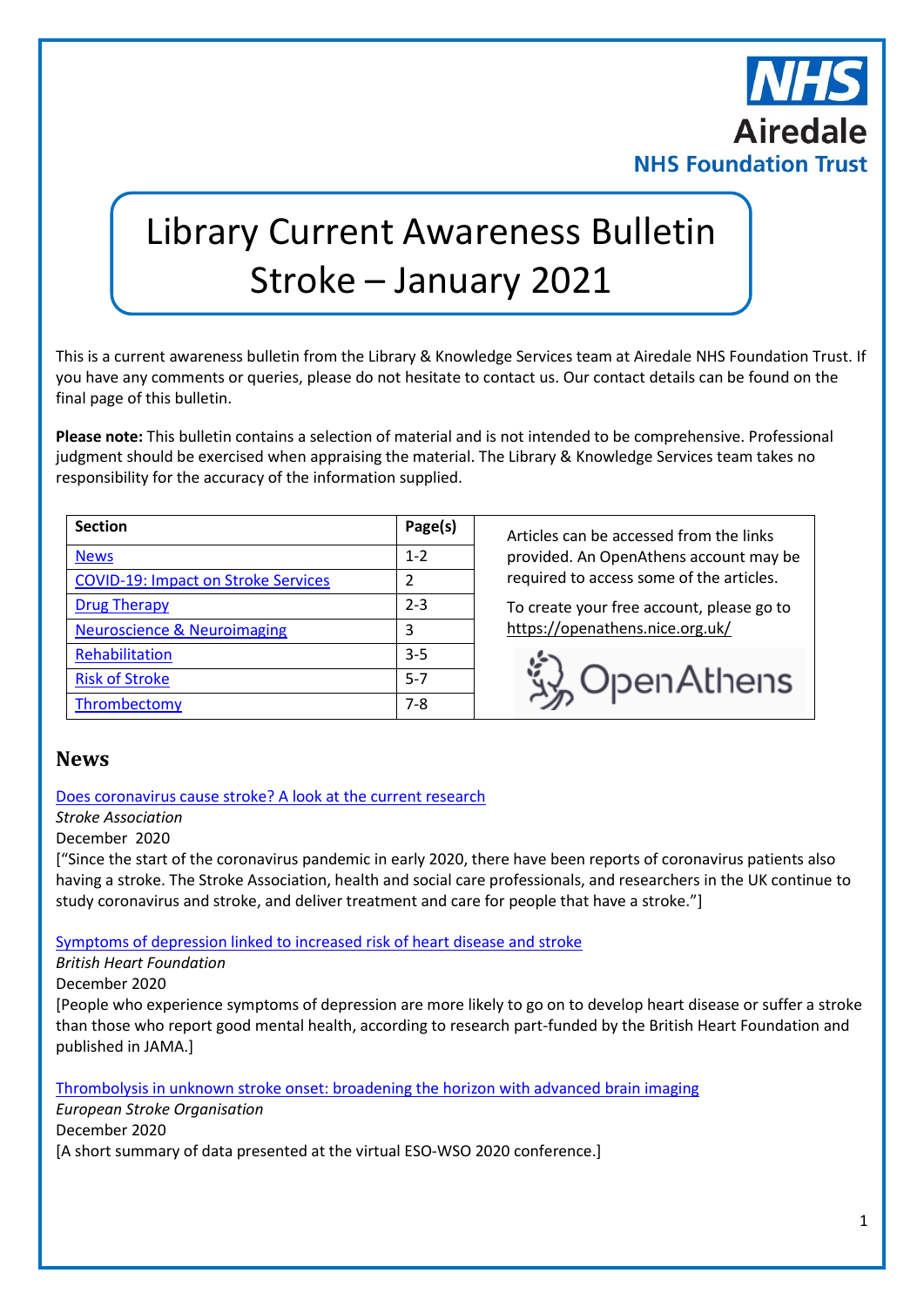#### [Trial resumes to prevent dementia after a stroke](https://www.bhf.org.uk/what-we-do/news-from-the-bhf/news-archive/2020/december/trial-resumes-to-prevent-dementia-after-stroke)

*British Heart Foundation*

December 2020

["The LACI-2 trial, which is led by the University of Edinburgh, was paused because of the coronavirus pandemic but is investigating if cheap, existing drugs currently used to treat other heart and circulatory diseases could help patients who have a lacunar stroke." ]

# <span id="page-1-0"></span>**COVID-19: Impact on Stroke Services**

## [Impact of COVID-19 on stroke caseload in a major hyperacute stroke unit](https://www.ncbi.nlm.nih.gov/pmc/articles/PMC7538088/)

Mag Uidhir, F., Bathula, R., Sivagnanaratnam, A., Abdul-Saheb, M., Devine, J., and Cohen, D.L. *Journal of Stroke and Cerebrovascular Diseases*, vol. 29(12)

December 2020

["Northwick Park Hospital in London, United Kingdom (UK) is one of the busiest stroke units in the country and is located in one of the areas most heavily affected by the COVID-19 pandemic in the first half of 2020. Admissions to the stroke unit and changes during the peak of COVID-19 were reviewed. Compared with the previous year, mean 96 patients were admitted with suspected stroke during April and May 2020 compared with mean 116 per month in non-COVID periods, ratio 0.82, P = 0.01. This reduction involved both strokes and mimics and was unlikely to have occurred by chance. Numbers of patients thrombolysed and of patients referred for thrombectomy decreased dramatically during this time. Mechanisms by which the COVID-19 pandemic and the March lockdown may have affected admissions to the unit are discussed. Reduced admissions to the stroke unit allowed it to contribute its resources to the care of patients with COVID-19 during the peak of admissions."]

# <span id="page-1-1"></span>**Drug Therapy**

## [Effects of atorvastatin and aspirin on post-stroke epilepsy and usage of levetiracetam](https://www.ncbi.nlm.nih.gov/pmc/articles/PMC7738023/)

Zhao, T., Feng, X., Zhou, C., Ding, Y., and Lin, W.

*Medicine*, vol. 99(50)

December 2020

[The aim of this study was to further evaluate the effect of atorvastatin and aspirin on post-stroke epilepsy (PSE) and their effect on the usage of the antiepileptic drug levetiracetam in PSE patients. Patients, aged 65 to 85 years, with newly diagnosed post-ischemic stroke epilepsy from August 30, 2014 to August 30, 2018 were included in the study, with the exclusion of those with coexisting conditions. Initially, 1321 patients were included, and 780 remained in the study at the 1-year follow-up. During the study, atorvastatin treatment with or without aspirin reduced the number of clinical epileptic episodes in PSE patients. It also reduced the dosage of levetiracetam and achieved better control of epilepsy compared to levetiracetam mono-treatment. Aspirin co-treatment with levetiracetam did not result in a significant improvement. However, the combination of aspirin with atorvastatin significantly reduced the number of seizures compared to atorvastatin treatment alone.]

[Filling the gaps on stroke research: Focus on inflammation and immunity](https://www.ncbi.nlm.nih.gov/pmc/articles/PMC7531595/)

Levard, D., Buendia, I., Lanquetin, A., Glavan, M., Vivien, D., and Rubio, M. *Brain, Behavior, and Immunity*, vol. 91 pp. 649-667 January 2021

[In this review the authors describe the main actors on stroke inflammatory and immune responses based on the available preclinical data, highlighting that the link between leukocyte infiltration, lesion volume and neurological outcome remains unclear. The authors describe what is known on neuroinflammation and immune responses in stroke patients, and summarise the results of the clinical trials on immunomodulatory drugs. In order to understand the gap between clinical trials and preclinical results on stroke, there is discussion of the experimental results that served as the basis for the summarised clinical trials on immunomodulatory drugs, focusing on (i) experimental stroke models, (ii) the timing and selection of outcome measuring, (iii) alternative entry routes for leukocytes into the ischemic region, and (iv) factors affecting stroke outcome such as gender differences, ageing, comorbidities like hypertension and diabetes, obesity, tobacco, alcohol consumption and previous infections like Covid-19.]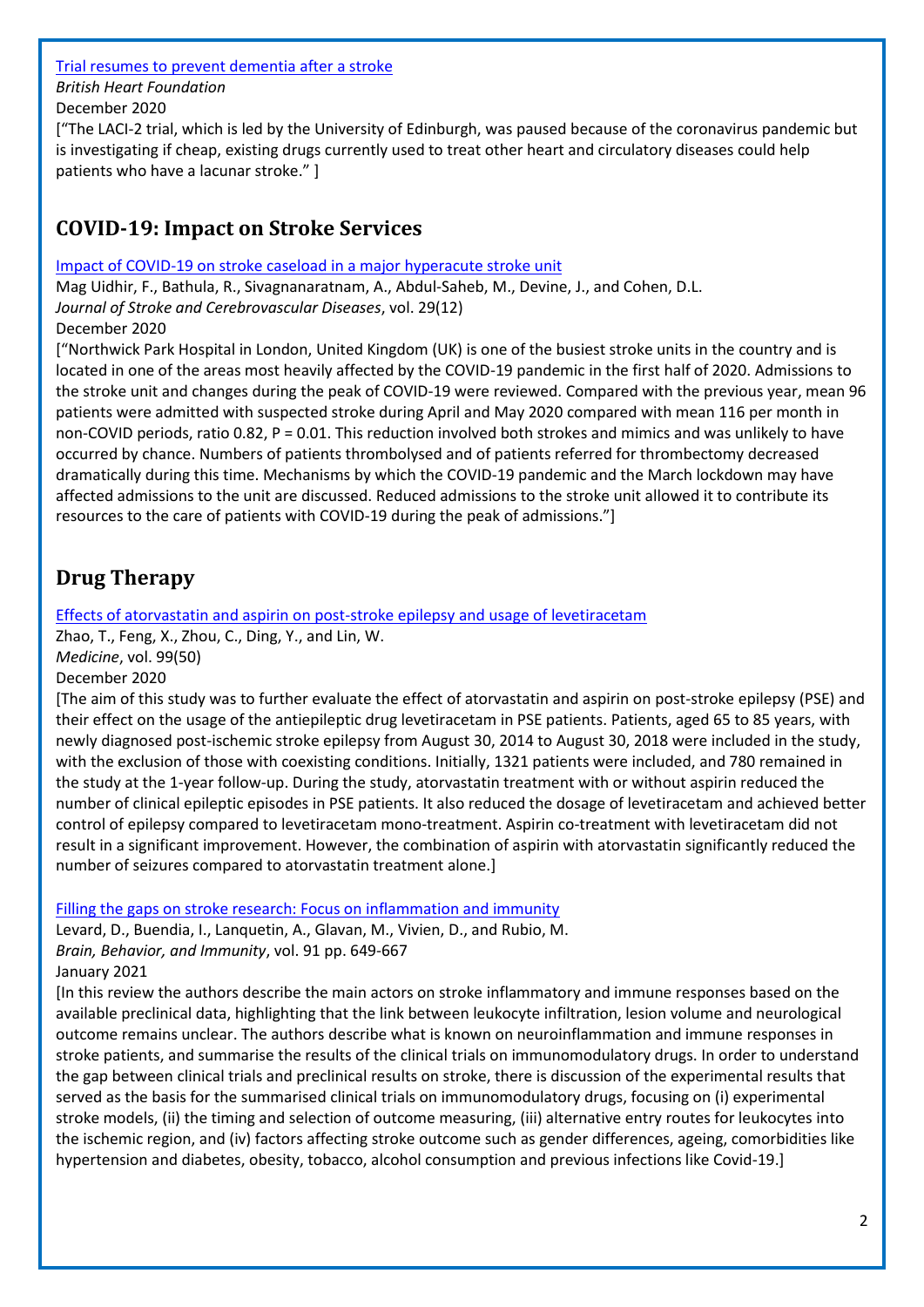#### [Iron chelators for acute stroke](https://www.cochranelibrary.com/cdsr/doi/10.1002/14651858.CD009280.pub3/full)

Van der Loo, L.E., Aquarius, R., Teernstra, O., Klijn, C.J.M., Menovsky, T., Dijk, J.M.C., Bartels, R., and Boogaarts, H.D. *Cochrane Database of Systematic Reviews*

November 2020

[This is the first update of the original Cochrane Review published in 2012. The purpose was to evaluate the effectiveness and safety of iron‐chelating drugs in people with acute stroke. The reviewers included randomised controlled trials (RCTs) of iron chelators versus no iron chelators or placebo for the treatment of acute stroke, including subarachnoid haemorrhage. Two RCTs (333 participants) were eligible for inclusion; both compared the iron‐chelating agent deferoxamine against placebo. The authors could not demonstrate any benefit for the use of iron chelators in spontaneous intracerebral haemorrhage. The added value of iron‐chelating therapy in people with ischaemic stroke or subarachnoid haemorrhage remains unknown.]

#### [Thrombolysis and bridging therapy in patients with acute ischaemic stroke and Covid-19](https://onlinelibrary.wiley.com/doi/10.1111/ene.14511)

Cappellari, M. Zini, A. Sangalli, D. Cavallini, A. Reggiani, M. Sepe, F.N., Rifino, N. et al *European Journal of Neurology*, vol. 27(12) pp. 2641-2645

#### December 2020

[This study aimed to assess the 1‐month outcome in ischaemic stroke patients with Covid‐19 infection who received IVT alone or before thrombectomy (bridging therapy). As a collaboration initiative promoted by the Italian Stroke Organization, all Italian stroke units ( $n = 190$ ) were contacted and invited to participate in data collection on stroke patients with Covid‐19 who received IVT. Seventy‐five invited centres agreed to participate. Thirty patients received IVT alone and 17 received bridging therapy between 21 February 2020 and 30 April 2020 in 20 centres (n = 18, Northern Italy; n = 2, Central Italy). At 1 month, 14 (30.4%) patients died and 20 (62.5%) survivors had a modified Rankin Scale (mRS) score of 3 to 5. At 24 to 36 hours, asymptomatic intracerebral haemorrhage (ICH) was reported in eight (17.4%) patients and symptomatic ICH (sICH) in two (4.3%) patients. Causes of death were severe ischaemic stroke (n = 8), a new ischaemic stroke (n = 2), acute respiratory failure (n = 1), acute renal failure (n = 1), acute myocardial infarction (n = 1), and endocarditis (n = 1). In survivors with a 1-month mRS score of 3 to 5, baseline glucose level was higher, whereas endovascular procedure time in cases of bridging therapy was longer. Baseline National Institutes of Health Stroke Scale glucose and creatinine levels were higher in patients who died.]

## <span id="page-2-0"></span>**Neuroscience & Neuroimaging**

[Association between small vessel disease markers, medial temporal lobe atrophy and cognitive impairment after](https://www.strokejournal.org/article/S1052-3057(20)30878-8/fulltext)  [stroke: a systematic review and meta-analysis](https://www.strokejournal.org/article/S1052-3057(20)30878-8/fulltext)

Wang, F., Hua, S., Zhang, Y., Yu, H., Zhang, Z., Zhu, J., Liu, R., Jiang, Z.

*Journal of Stroke and Cerebrovascular Diseases*, vol. 30(1)

January 2021

[PUBMED, MEDLINE, EMBASE and the Cochrane Library were searched for studies investigating imaging predictors of cognitive impairment or dementia following stroke. Meta-analysis was conducted to compute the odds ratios (ORs). Thirteen studies were included and only ten of them, comprising 2,713 stroke patients, were eligible for inclusion in the meta-analysis. Medial temporal lobe atrophy (MTLA) was significantly correlated with PSCI (OR = 1.97, 95% CI: 1.48-2.62, I2 = 0.0%). In addition, white matter hyperintensities (WMH), as a neuroimaging marker of SVD, were associated with PSCI (OR = 1.17, 95% CI: 1.12-1.22, I2 = 0.0%). However, the presence of lacunar infarcts and enlarged perivascular spaces (EPVS) were not associated with the risk of PSCI.]

# <span id="page-2-1"></span>**Rehabilitation**

Assessing Self-Reported Mood in [Aphasia Following Stroke: Challenges, Innovations and Future Directions](https://www.strokejournal.org/article/S1052-3057(20)30843-0/fulltext)

Barrows, P.D., Thomas, S.A., Van Gordon, W.

*Journal of Stroke and Cerebrovascular Diseases*, vol. 30(1)

January 2021

["Following a critical review of the neuropsychological aspects of self-reported mood, this paper evaluates the problems in reporting mood after stroke due to aphasia, and discusses implications for the design of adapted instruments. The paper then appraises the construction and psychometric properties of existing, adapted self-report measures developed to try and address these problems, and evaluates their utility and limitations. This includes a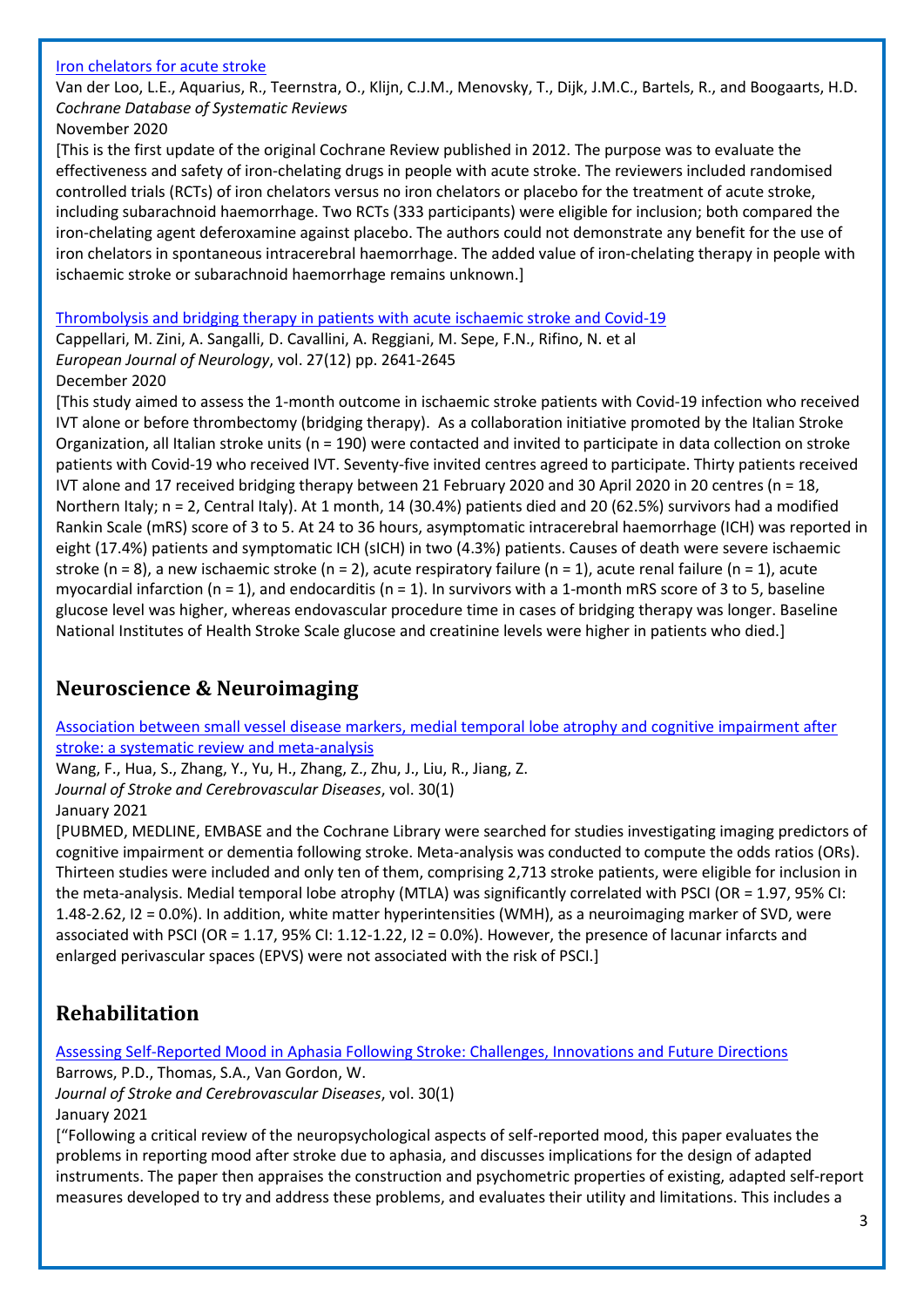focus on the recently validated tablet-based Dynamic Visual Analog Mood Scales (D-VAMS), which uses innovative non-verbal assessment methods based on facial expression modulated via a slider control on a touchscreen interface. Currently, most studies evaluating recovery interventions simply omit individuals with aphasia because of the difficulty of assessing mood and quality of life in this population. However, adapted scales such as the D-VAMS appear to represent an important step forward in assessing mood in people with language impairments, with the use of interactive modulated imagery having wider applications for nonverbal communication as well as the quantification of subjective phenomena."]

#### [Interventions for improving oral health in people after stroke](https://www.cochranelibrary.com/cdsr/doi/10.1002/14651858.CD003864.pub3/full)

Campbell, P., Bain, B., Furlanetto, D.L.C., and Brady, M.C. *Cochrane Database of Systematic Reviews*

#### December 2020

[This systematic review aimed to compare the effectiveness of oral health care (OHC) interventions with usual care or other treatment options for ensuring oral health in people after a stroke. The authors included randomised controlled trials (RCTs) that evaluated one or more interventions designed to improve the cleanliness and health of the mouth, tongue and teeth in people with a stroke who received assisted OHC led by healthcare staff. They included trials with a mixed population provided they could extract the stroke‐specific data. The primary outcomes were dental plaque or denture plaque. Secondary outcomes included presence of oral disease, presence of related infection and oral opportunistic pathogens related to OHC and pneumonia, stroke survivor and providers' knowledge and attitudes to OHC, and patient satisfaction and quality of life. Fifteen RCTs (22 randomised comparisons) involving 3,631 participants with data for 1,546 people with stroke met the selection criteria. The authors found low‐ to very low-quality evidence suggesting that OHC interventions can improve the cleanliness of patient's dentures and stroke survivor and providers' knowledge and attitudes. There is limited low‐quality evidence that selective decontamination gel may be more beneficial than placebo at reducing the incidence of pneumonia. Improvements in the cleanliness of a patient's own teeth was limited. They judged the quality of the evidence included within metaanalyses to be low or very low quality. There remains a lack of high‐quality evidence of the optimal approach to providing OHC to people after stroke.]

#### [Robot-assisted Gait Training Using Welwalk in Hemiparetic Stroke Patients: An Effectiveness Study with Matched](https://www.sciencedirect.com/science/article/pii/S1052305720307953)  **[Control](https://www.sciencedirect.com/science/article/pii/S1052305720307953)**

Li, T., Hirano, S., Tanabe, S., Saitoh, E., Yamada, J., Mukaino, M., Watanabe, M., Sonoda, S., and Otaka, Y. *Journal of Stroke and Cerebrovascular Diseases*, vol. 29(12)

#### December 2020

[This prospective study aimed to investigate the effectiveness of gait training using Welwalk in hemiparetic stroke patients in a real clinical setting. 36 hemiparetic stroke patients underwent gait training using Welwalk. Walking ability improvement efficiency was examined using Functional Independence Measure (FIM)-walk as the primary outcome, which was compared with the matched control group (n=36) who underwent conventional rehabilitation. Other outcomes were the actual gait training period using Welwalk, raw FIM-walk score, lower extremity motor functions score in Stroke Impairment Assessment Set at discharge, and duration from stroke onset until discharge. The improvement efficiency of the FIM-walk was significantly higher in the Welwalk group than in the matched control group (control 0.48 ± 0.31, Welwalk 0.80 ± 0.38, p-value < 0.001). The mean gait training period using Welwalk was five weeks. No significant differences were found in other outcomes between the Welwalk group and the matched control group.]

[The caregiver experience after stroke in a COVID-19 environment:](https://www.ncbi.nlm.nih.gov/pmc/articles/PMC7737698/) a qualitative study in inpatient rehabilitation Sutter-Leve, R., Passint, E., Ness, D., Rindflesch, A. *Journal of Neurologic Physical Therapy*, vol. 45 (1) pp. 14-20

#### January 2021

[This study aimed to assess the level and nature of stress experienced by caregivers of persons with newly-acquired stroke in the inpatient rehabilitation setting and how the COVID-19 pandemic has impacted the caregiver experience. Recruitment occurred from a single inpatient rehabilitation facility. Participants were administered the Perceived Stress Scale and then completed qualitative semi-structured interviews. The investigators used a phenomenological, iterative approach to collect and analyse qualitative data. The data were independently coded and categorised before being consolidated into primary themes and subthemes. Eleven informal caregivers' perspectives generated 13 subthemes across four primary thematic categories: COVID-19 impact, concerns of the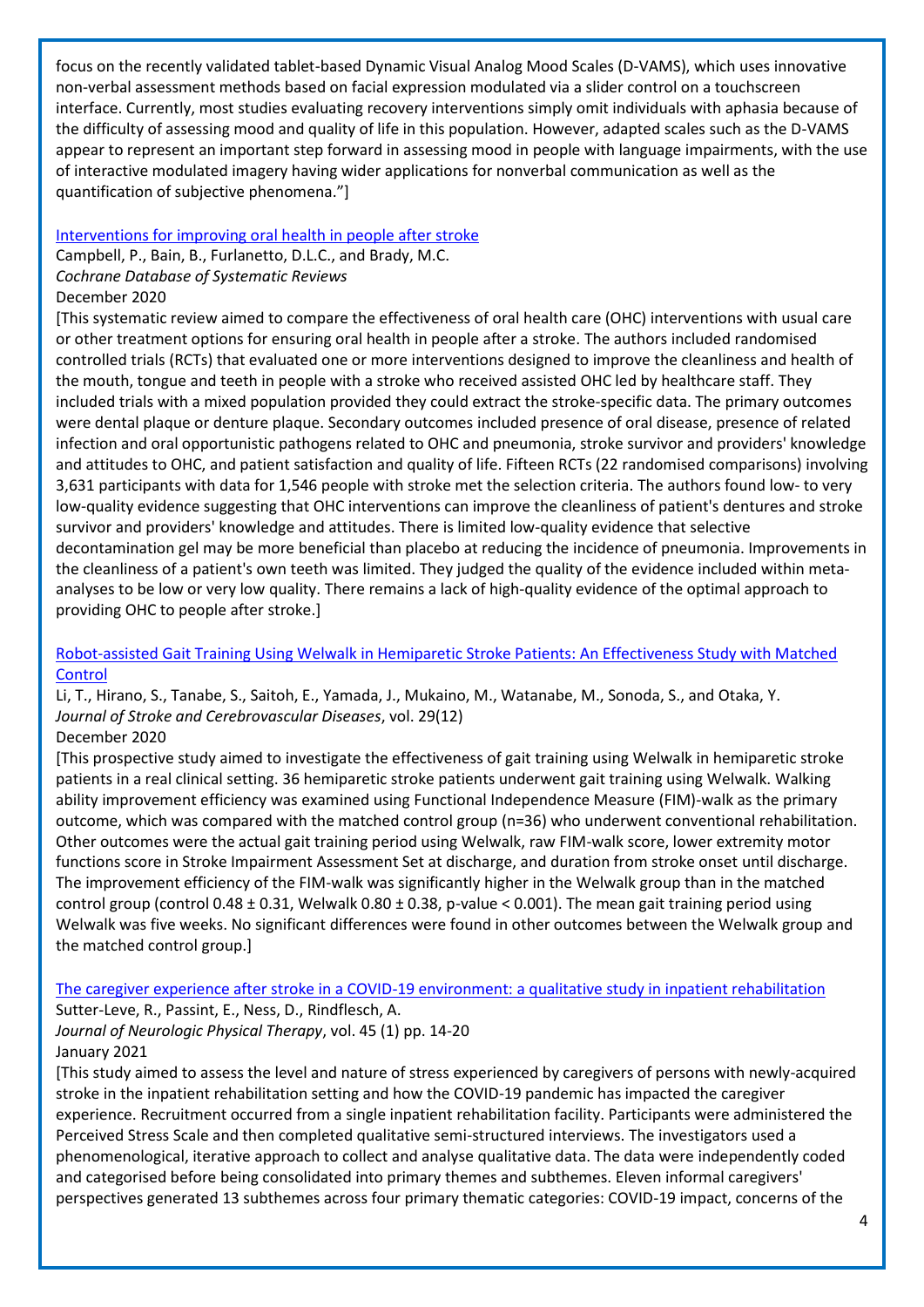caregiver, coping strategies, and important aspects of the caregiver experience. COVID-19 social distancing necessitated new visitor policies, which presented additional challenges for caregivers. Caregiver attendance at therapy sessions and frequent, direct communication between staff and caregivers improved caregiver readiness for family member discharge following inpatient rehabilitation. This study shared perspectives from a distinctive time during the COVID-19 pandemic. If visitation for multiple therapy sessions is prohibited, the authors recommend taking alternative measures to keep the caregiver involved in the plan of care.]

[Validity and reliability of the 3-meter backward walk test in individuals with stroke](https://www.sciencedirect.com/science/article/pii/S1052305720308806)

Abit Kocaman, A., Aydoğan Arslan, S., Uğurlu, K., Katırcı Kırmacı, Z.I., and Keskin, E.D. *Journal of Stroke and Cerebrovascular Diseases*, vol. 30(1) January 2021

[The aim of this study was to reveal the test-retest reliability and validity of the 3-m backward walk test (3MBWT) in stroke patients. study included a total of 41 stroke patients [median age = 59 years]. 3MBWT, Berg Balance Scale (BBS), Timed Up and Go test (TUG) were applied to the patients. The second evaluation (retest) was carried out by the same physiotherapist two days following the first evaluation (test) in order to measure test-retest reliability. Cronbach's alpha coefficient was found to be 0.974 (excellent). For intra-rater agreement, the ICC values in the individual test were 0.985. The SEM value was 1.11 sec, the MDC value was found to be 1.57 sec. A moderate correlation was revealed between the 3 m-backward walking speed and BBS (r: -0.691, p: 0.001) and TUG (r: 0.849, p: 0.001). The 3MBWT was observed to be valid and reliable in stroke individuals and an effective and reliable tool for measuring dynamic balance and falls in stroke.]

# <span id="page-4-0"></span>**Risk of Stroke**

[Clinical characteristics of stroke with COVID-19: A systematic review and meta-analysis](https://www.ncbi.nlm.nih.gov/pmc/articles/PMC7456266/)

Yamakawa, M., Kuno, T., Mikami, T., Takagi, H., and Gronseth, G. *Journal of Stroke and Cerebrovascular Diseases*, vol. 29(12) December 2020

[PubMed and EMBASE were searched on June 10, 2020, to investigate COVID-19 and stroke through retrospective cross-sectional studies, case series/reports according to PRISMA guidelines. Study-specific estimates were combined using one-group meta-analysis in a random-effects model. 10 retrospective cohort studies and 16 case series/reports were identified including 183 patients with COVID-19 and stroke. The frequency of detected stroke in hospitalised COVID-19 patients was 1.1% ([95% CI]: [0.6-1.6],  $l^2$  = 62.9%). Mean age was 66.6 ([58.4-74.9],  $l^2$  = 95.1%), 65.6% was male (61/93 patients). Mean days from symptom onset of COVID-19 to stroke was 8.0 ([4.1-11.9],  $p$ < 0.001,  $l^2$  = 93.1%). D-dimer was 3.3 μg/mL ([1.7-4.9],  $I^2$  = 86.3%), and cryptogenic stroke was most common as etiology at 50.7%  $([31.0-70.4]$   $|^2$  = 64.1%, 39/71 patients). Case fatality rate was 44.2% ([27.9-60.5],  $l^2$  = 66.7%, 40/100 patients). This systematic review assessed the frequency and clinical characteristics of stroke in COVID-19 patients. The frequency of detected stroke in hospitalised COVID-19 patients was 1.1% and associated with older age and stroke risk factors. Frequent cryptogenic stroke and elevated d-dimer level support increased risk of thromboembolism in COVID-19 associated with high mortality. Further study is needed to elucidate the pathophysiology and prognosis of stroke in COVID-19 to achieve most effective care for this population.]

[Increased risk of acute stroke among patients with severe COVID-19: a multicentre study and meta-analysis](https://onlinelibrary.wiley.com/doi/10.1111/ene.14535)

Siepmann, T., Sedghi, A., Simon, E., Winzer, S., Barlinn, J. et al *European Journal of Neurology*, vol. 28(1) pp. 238-247 January 2021

[This study aimed to define the risk of acute stroke in patients with severe and non‐severe COVID‐19. This was an observational, multicentre cohort study in four participating hospitals in Saxony, Germany which aimed to characterise consecutive patients with laboratory‐confirmed COVID‐19 who experienced acute stroke during hospitalisation. In addition, a systematic review was conducted including data from observational studies of acute stroke in COVID‐19 patients. Data were extracted by two independent reviewers and pooled with multicentre data to calculate risk ratios (RRs) and 95% confidence intervals (95% CIs) for acute stroke related to COVID‐19 severity using a random-effects model. Between-study heterogeneity was assessed using Cochran's Q and I2 statistics. Of 165 patients hospitalised for COVID‐19 (49.1% males, median age = 67 years [57–79 years], 72.1% severe or critical) included in the multicentre study, overall stroke rate was 4.2% (95% CI: 1.9–8.7). Systematic literature search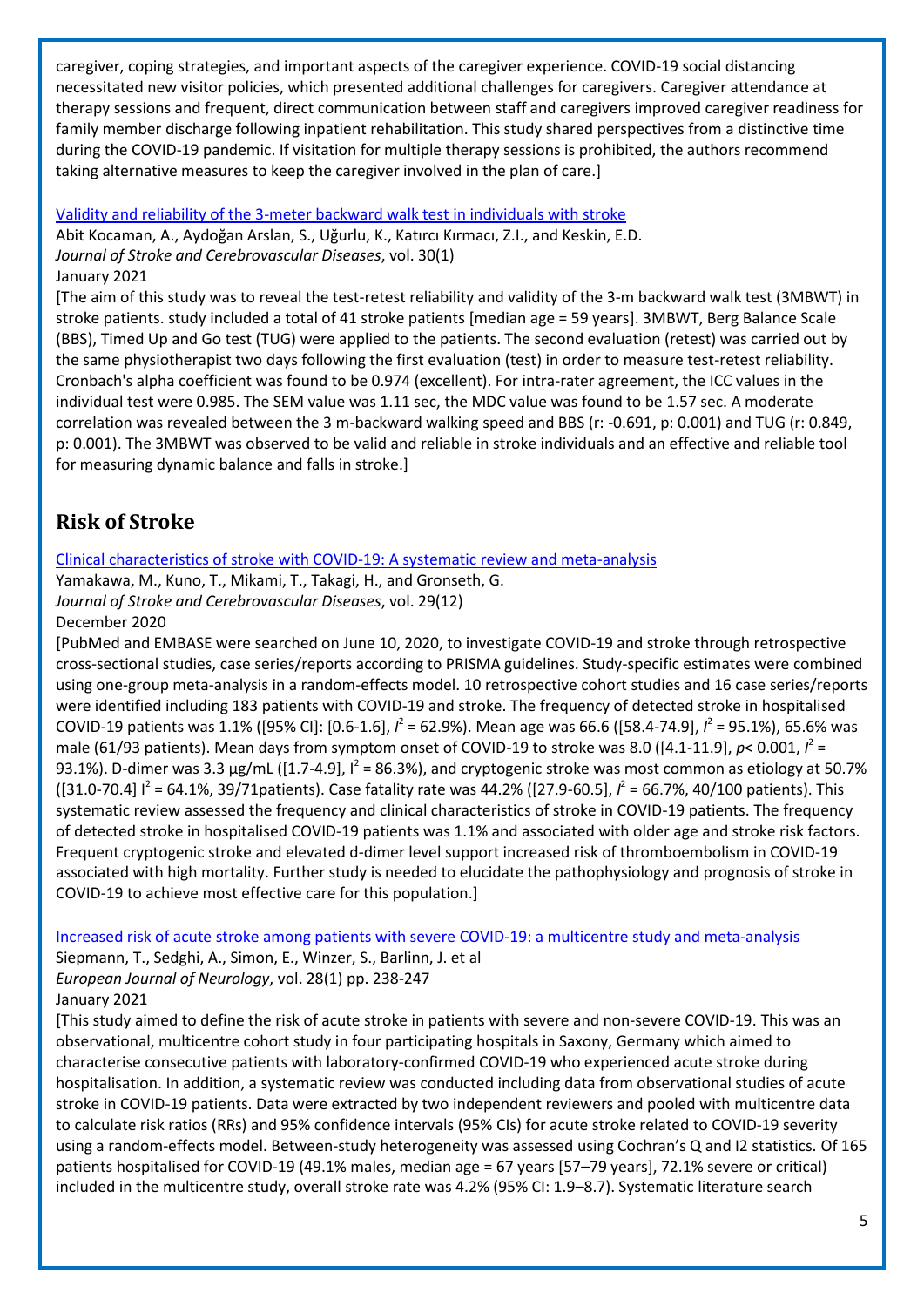identified two observational studies involving 576 patients that were eligible for meta-analysis. Amongst 741 pooled COVID‐19 patients, overall stroke rate was 2.9% (95% CI: 1.9–4.5). Risk of acute stroke was increased for patients with severe compared to non-severe COVID-19 (RR = 4.18, 95% CI: 1.7–10.25; P = 0.002) with no evidence of heterogeneity ( $12 = 0\%$ ,  $P = 0.82$ ).]

#### [Quality of stroke patient information applied in randomized controlled trials](https://www.frontiersin.org/articles/10.3389/fneur.2020.526515/full) – literature review

Alegiani, A.C., Rahn, A.C., Steckelberg, A., Thomalla, G., Heesen, C., and Köpke, S. *Frontiers in Neurology*

#### December 2020

[This systematic review aimed to evaluate the quality of patient information materials for stroke patients by using randomised controlled trials, applying quality criteria for evidence-based patient information (EBPI). The reviewers screened 15,507 results and identified 30 eligible studies. Information materials were available for only eight studies. Analyses revealed that all available materials had important shortcomings concerning EBPI quality criteria. Frequently, treatment effects were reported only narratively without providing absolute numbers, values, or frequencies. Quality of materials differed, but none sufficiently fulfilled EBPI quality criteria. Unsatisfactory trial results concerning patient knowledge and patient involvement in decision-making may at least partially be explained by limitations of the provided materials.]

[Stroke risk, phenotypes, and death in COVID-19: systematic review and newly reported cases](https://n.neurology.org/content/95/24/e3373.long)

Fridman, S., Bres Bullrich, M., Jimenez-Ruiz, A., Costantini, P. et al

#### *Neurology*, vol. 95(24)

#### December 2020

[This study aimed to investigate the hypothesis that strokes occurring in patients with coronavirus disease 2019 (COVID-19) have distinctive features. Stroke risk, clinical phenotypes, and outcomes in this population were investigated. A systematic search was carried out and this found 10 studies reporting stroke frequency among patients with COVID-19. These were pooled with one unpublished series from Canada. The reviewers applied random-effects meta-analyses to estimate the proportion of stroke among COVID-19. An additional systematic search for cases series of stroke in patients with COVID-19 (n = 125) was carried out, and these data were pooled with 35 unpublished cases from Canada, the United States, and Iran. The reviewers analysed clinical characteristics and in-hospital mortality stratified into age groups (<50, 50–70, >70 years). They applied cluster analyses to identify specific clinical phenotypes and their relationship with death. The proportions of patients with COVID-19 with stroke (1.8%, 95% CI 0.9%–3.7%) and in-hospital mortality (34.4%, 95% CI 27.2%–42.4%) were exceedingly high. Mortality was 67% lower in patients under 50 years of age relative to those over 70 years of age (odds ratio [OR] 0.33, 95% CI 0.12–0.94, p = 0.039). Large vessel occlusion was twice as frequent (46.9%) as previously reported and was high across all age groups, even in the absence of risk factors or comorbid conditions. A clinical phenotype characterised by older age, a higher burden of comorbid conditions, and severe COVID-19 respiratory symptoms was associated with the highest in-hospital mortality (58.6%) and a three times higher risk of death than the rest of the cohort (OR 3.52, 95% CI 1.53–8.09, p = 0.003).]

Time of Stroke Onset [in Coronavirus Disease 2019 Patients Around the Globe: A Systematic Review and Analysis](https://www.ncbi.nlm.nih.gov/pmc/articles/PMC7500919/) Valencia-Enciso, N., Ortiz-Pereira, M., Zafra-Sierra, M.P., Espinel-Gómez, L., and Bayona, H. *Journal of Stroke and Cerebrovascular Diseases*, vol. 29(12) December 2020

## [Based on the hypothesis that an important temporal relationship exists between COVID-19 severity and stroke onset, a systematic review of the available literature was conducted using Pubmed and Scopus to find studies reporting patients with Coronavirus disease 19 and stroke. Clinical, sociodemographic and laboratory characteristics of patients were extracted and analysed. Forty seven studies and 176 patients were included, with a mean age of 63.1 years (SD= 16 *n*=122), most of them were males (63.2% *n*=171). The most frequent etiology was cryptogenic 40.9% *n*=66), and a mean National Institute of Health Stroke Scale of 14.4 points was found (SD= 8.6 *n*=73). Large vessel occlusion was reported in 65.9% patients (*n*=91) and these patients were younger with greater stroke severity. D-dimer, C-reactive protein, fibrinogen, ferritin and lactate dehydrogenase were elevated in most patients with reported findings. Most patients had severe Coronavirus disease 2019. The mean time from onset of respiratory symptoms to stroke was 9 days (SD=9.9), the shortest time was noted in those with mild and moderate disease.]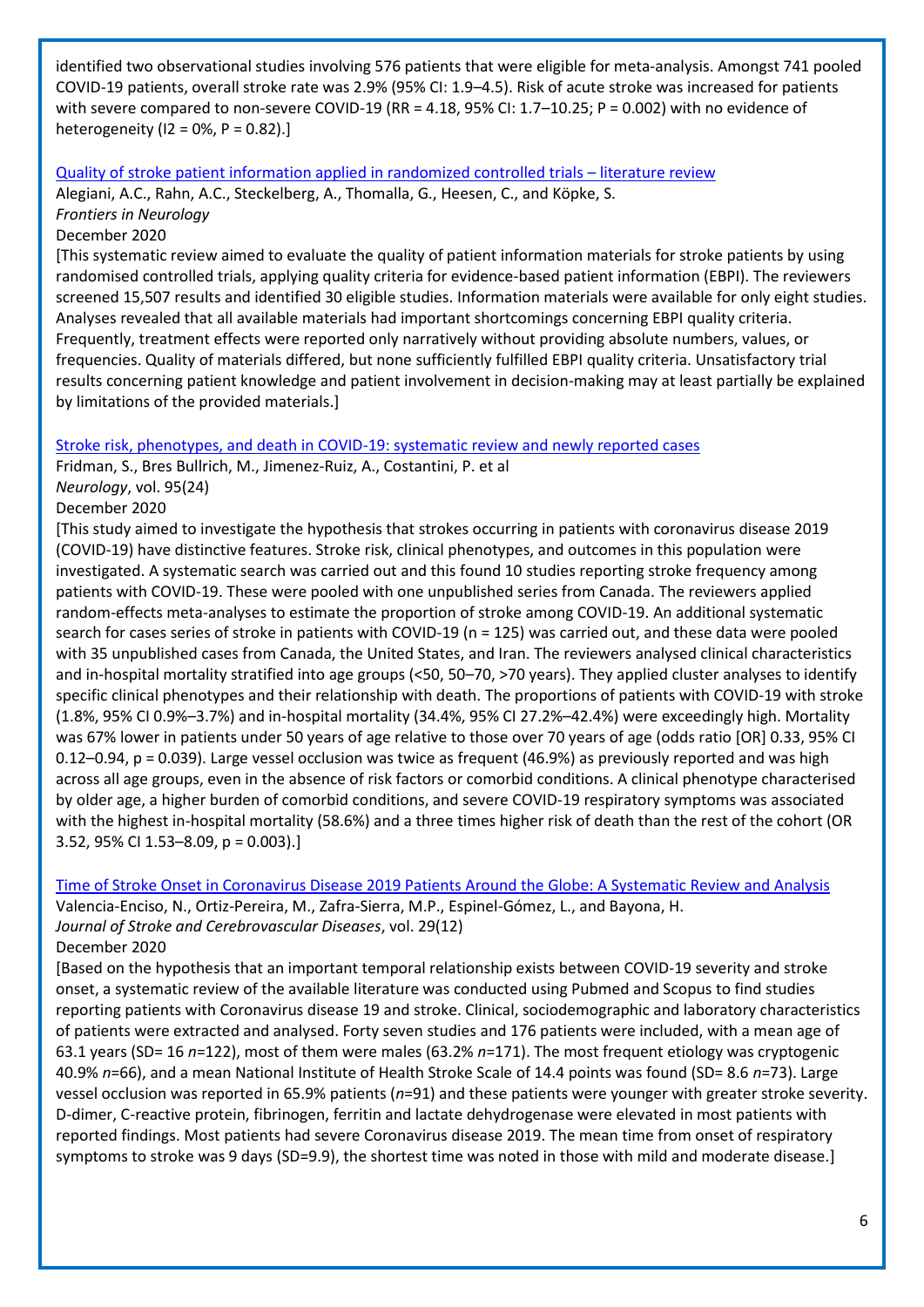#### [Unusual arterial thrombotic events in Covid-19 patients](https://www.ncbi.nlm.nih.gov/pmc/articles/PMC7481127/)

de Roquetaillade, C., Chousterman, B. G., Tomasoni, D. Zeitouni, M., Houdart, E., Guedon, A., Reiner, P., Bordier, R., Gayat, E., Montalescot, G., Metra, M. and Mebazaa, A. *International Journal of Cardiology*, vol. 323 pp.281-284

January 2021

[This study aimed to describe the clinical and biological characteristics of COVID-19 patients presenting with an associated arterial thromboembolic event. This was a retrospective study in three centres between France and Italy. All patients with a confirmed SARS-CoV-2 infection and arterial thromboembolic events were included in the analysis. From March 8th to April 25th 2020, 20 patients (24 events) were identified with arterial thromboembolic events over 209 admitted patients (9.6%) with severe Covid-19 infection. Arterial thrombotic events included acute coronary occlusions (n = 9), stroke (n = 6), limb ischemia (n = 3), splenic infarcts (n = 3), aortic thrombosis (n = 2) and occlusive mesenteric ischemia (n = 1). At the time of the event, 10/20 (50%) of patients received thromboprohylaxis, 2/20 (10%) were receiving treatment dose anticoagulation and 5/20 (25%) were receiving antiplatelet therapy. The observations suggest that serious arterial thrombotic events might occur in Covid-19 patients, however the exact incidence of such events and the best way to prevent them remains to be investigated.]

# <span id="page-6-0"></span>**Thrombectomy**

[Adjuvant high-flow normobaric oxygen after mechanical thrombectomy for anterior circulation stroke: a randomized](https://www.ncbi.nlm.nih.gov/pmc/articles/PMC7787705/)  [clinical](https://www.ncbi.nlm.nih.gov/pmc/articles/PMC7787705/) trial

Cheng Z., Geng, X., Tong, Y. Gao, J., Ma L., Li F., Du H., Rajah G.B., Ding Y., Dornbos D., Hussain, M., and Fisher M. *Neurotherapeutics*

## January 2021

[This randomised controlled trial (RCT) investigated the safety and efficacy of high-flow normobaric oxygen (NBO) after endovascular recanalization in anterior circulation stroke. Eligible patients were randomised to receive highflow NBO by a Venturi mask (FiO2 50%, flow 15 L/min) or routine low-flow oxygen supplementation by nasal cannula (flow 3 L/min) after vessel recanalization for 6 h. A total of 91 patients were treated with high-flow NBO. NBO treatment revealed a common odds ratio of 2.2 (95% CI, 1.26 to 3.87) favouring the distribution of global disability scores on the mRS at 90 days. The mortality at 90 days was significantly lower in the NBO group than in the control group, with an absolute difference of 13.86% (rate ratio, 0.35; 95% CI, 0.13–0.93). A significant reduction of infarct volume as determined by MRI was noted in the NBO group. The median infarct volume was 9.4 ml versus 20.5 ml in the control group (beta coefficient, − 20.24; 95% CI, − 35.93 to − 4.55). No significant differences were seen in the rate of sICH, pneumonia, urinary infection, and seizures between the 2 groups. This study suggests that high-flow NBO therapy after endovascular recanalization is safe and effective in improving functional outcomes, decreasing mortality, and reducing infarct volumes in anterior circulation stroke patients within 6 h from stroke onset.]

[Influence of the number of passes of Stent-Retriever on the occurrence of parenchymal hematomas in stroke](https://www.sciencedirect.com/science/article/pii/S2214751920306022?via%3Dihub)  [patients undergoing thrombectomy](https://www.sciencedirect.com/science/article/pii/S2214751920306022?via%3Dihub)

Delgado A.F., Jimenez Gomez, E., Bravo Rey, I., Bravo-Rodriguez F.D.A., Oteros Fernandez, R., Valverde Moyano R. *Interdisciplinary Neurosurgery,* vol. 24

#### June 2021

[The authors retrospectively analysed the impact of the number of passes on patients treated between January 2017 and April 2020 in a single treatment centre. The main objective was to assess the correlation of the number of passes with the percentage of PH assessed by CT 24 h after endovascular treatment. Successful recanalization was defined as TICIm 2b-3. A good clinical outcome was defined as 90-day mRS ≤ 2. 369 patients were included in the study. Successful recanalization was achieved in 85.09%. Recanalization rates decreased sequentially as the number of passes increased, but the rate achieved by ≥ 6 passes was still 31.25%. ≥ 3 passes had a significantly higher incidence of PH (p = 0.026). In a multivariate analysis, the ASPECTS scale, the number of passes, and arterial puncture to recanalization time, were independent predictors related to PH. Of the 18 parenchymal hematomas, 5 occurred in patients with  $\geq 6$  passes.]